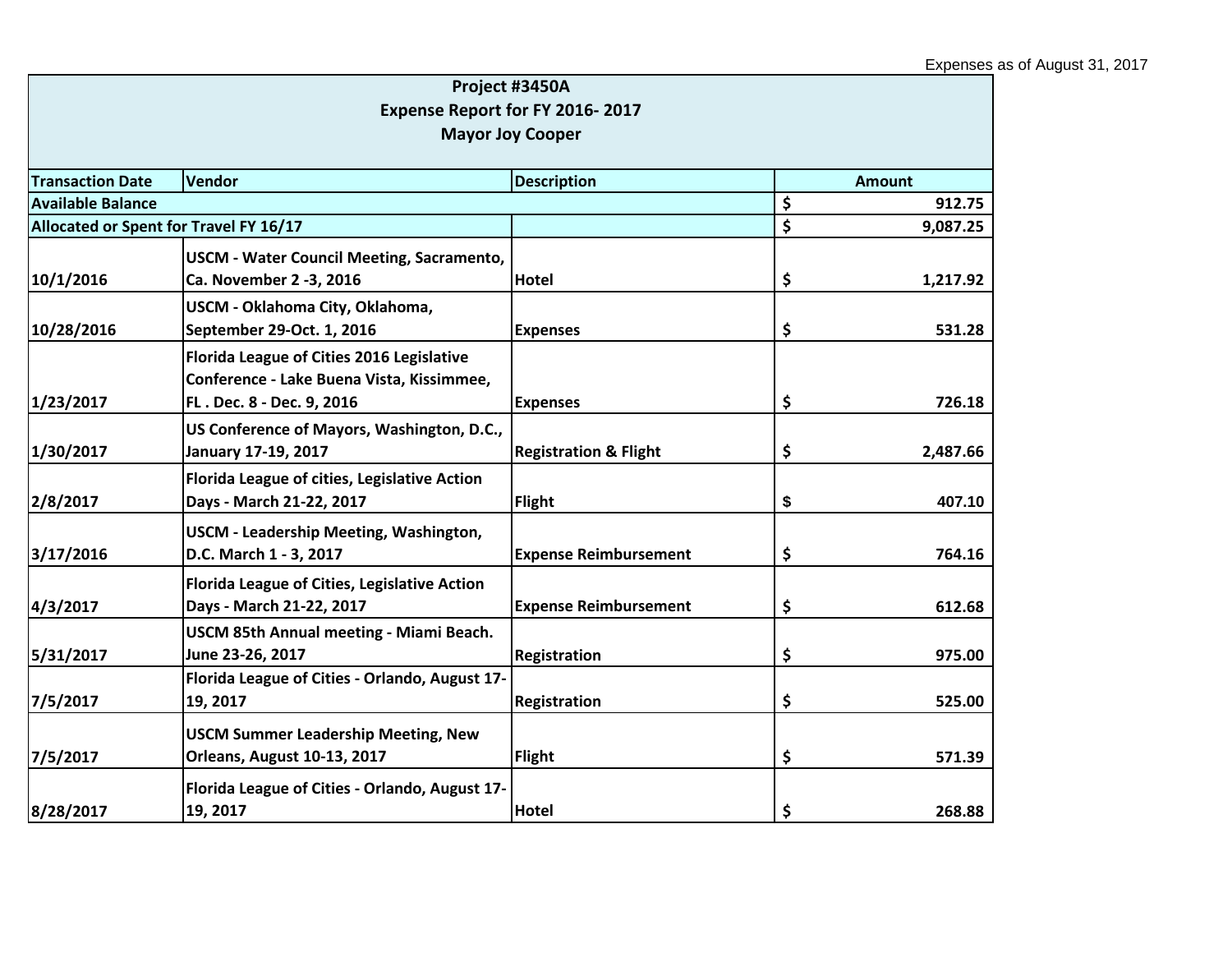|                                        |                                                                                                                                                            | Project #3450G                                                                                                                            |               |               |
|----------------------------------------|------------------------------------------------------------------------------------------------------------------------------------------------------------|-------------------------------------------------------------------------------------------------------------------------------------------|---------------|---------------|
|                                        |                                                                                                                                                            | Expense Report for FY 2016-2017                                                                                                           |               |               |
|                                        |                                                                                                                                                            | <b>Vice Mayor Keith London</b>                                                                                                            |               |               |
| <b>Transaction Date</b>                | Vendor                                                                                                                                                     | <b>Description</b>                                                                                                                        |               | <b>Amount</b> |
| <b>Available Balance</b>               |                                                                                                                                                            |                                                                                                                                           | \$            | 8,991.26      |
| Allocated or Spent for Travel FY 16/17 |                                                                                                                                                            |                                                                                                                                           | \$            | 1,008.74      |
|                                        | Miami Dade County League of Cities -                                                                                                                       | <b>MDCLC 6th Annual Best Practices</b>                                                                                                    |               |               |
| 10/19/2016                             | October 14, 2016                                                                                                                                           | Conference                                                                                                                                | \$            | 95.00         |
| 12/20/2016                             | <b>Grateful Threat</b>                                                                                                                                     | <b>Uniform Shirts</b>                                                                                                                     | \$            | 124.00        |
| 1/5/2017                               | Expedia - April 4-6, 2017                                                                                                                                  | Flight, Hotel/Tallahassee, Fl                                                                                                             | \$            | 759.42        |
| 4/28/2017                              | Expedia - April 4-6, 2017                                                                                                                                  | <b>Credit from Expedia for Hotel charges</b><br>from trip to Tallahassee, FL                                                              | \$            | (426.98)      |
| 6/5/2017                               | <b>Jet Blue</b>                                                                                                                                            | Flight to Boston, July 10-July 28, 2017                                                                                                   | $\mathsf{\$}$ | 457.30        |
| 6/30/2017                              | Budget transfer done on 4/25/2017, as<br>approved by the City Commission Motion<br>on April 19, 2017, Item #13N                                            | <b>Budget transfer - Funds transferred in</b><br>to Commissioner London's Meetings<br>& Seminars Account (1110-555020)<br>(Project 3450G) | \$            | (14, 100.00)  |
| 6/30/2017                              | <b>President and Fellows of Harvard College</b><br>as approved by City Commission Motion on Harvard Institute of Leadership -<br>April 19, 2017, Item #13N | <b>Leadership Coarses</b>                                                                                                                 | \$            | 14,100.00     |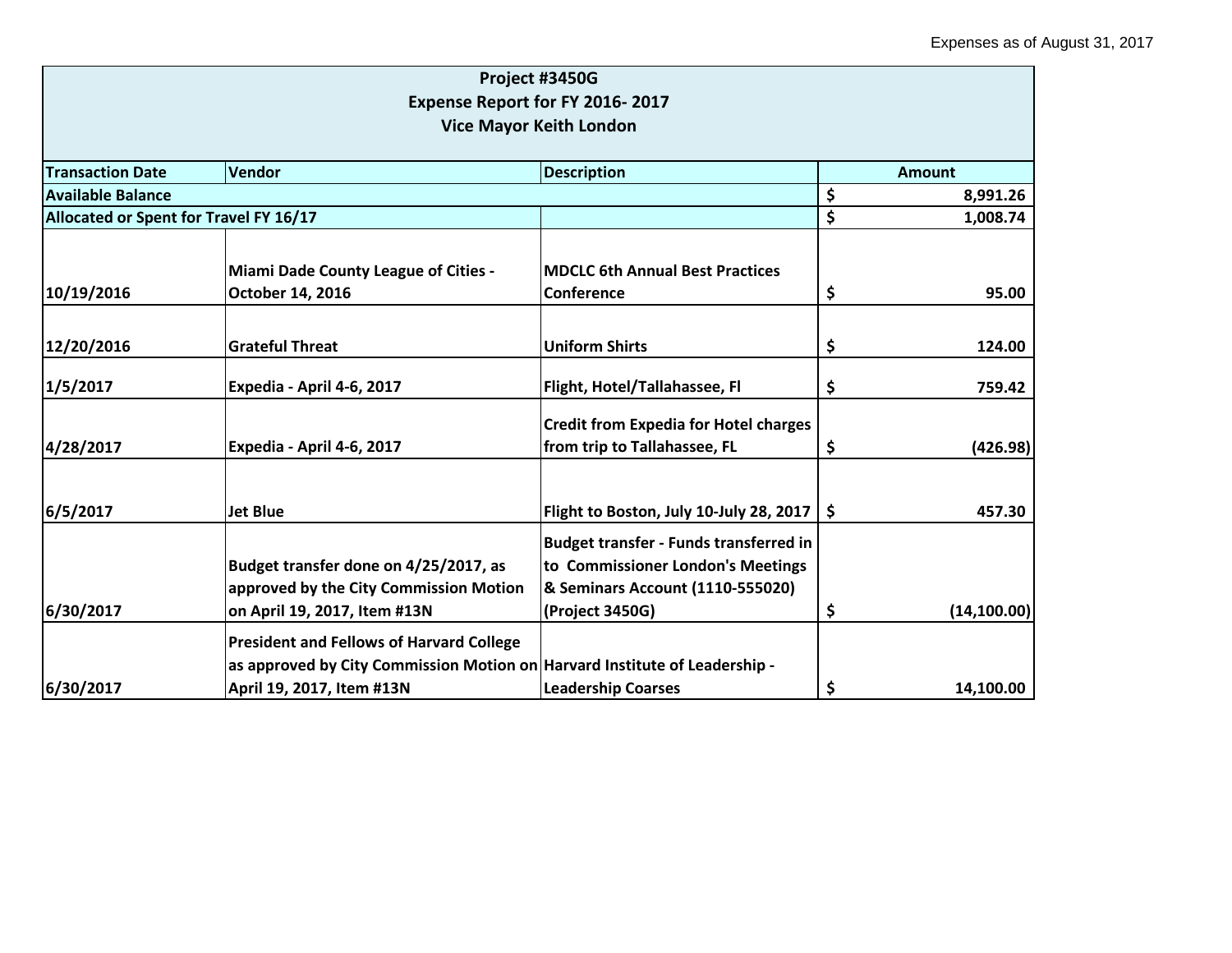|                                        | Project #3450C                                                |                                   |               |          |
|----------------------------------------|---------------------------------------------------------------|-----------------------------------|---------------|----------|
|                                        | Expense Report for FY 2016-2017                               |                                   |               |          |
|                                        | <b>Comm. Anthony Sanders</b>                                  |                                   |               |          |
|                                        |                                                               |                                   |               |          |
| <b>Transaction Date</b>                | <b>Vendor</b>                                                 | <b>Description</b>                | <b>Amount</b> |          |
| <b>Available Balance</b>               |                                                               |                                   | \$            | 6,857.88 |
| Allocated or Spent for Travel FY 16/17 |                                                               |                                   | \$            | 3,142.12 |
|                                        |                                                               | <b>Impact Broward's 2016</b>      |               |          |
|                                        |                                                               | <b>Community Impact Awards</b>    |               |          |
| 10/7/2016                              | Impact Broward Luncheon, October 7, 2016                      | Luncheon                          | \$            | 140.00   |
|                                        | OIC of South Florida Middle Class Summit, October             |                                   |               |          |
| 10/17/2016                             | 17th & 18th, 2016                                             | <b>Summit</b>                     | \$            | 30.00    |
|                                        | One Stop Sealing and Expungement Workshop,                    |                                   |               |          |
| 10/19/2016                             | October 19, 2016                                              | Workshop                          | \$            | 447.81   |
|                                        |                                                               | <b>Retirement Celebration for</b> |               |          |
| 12/23/2016                             | Brenda Forman - January 7th, 2017                             | Honorable Howard C. Forman        | \$            | 90.00    |
|                                        |                                                               |                                   |               |          |
|                                        | Hallandale Beach Chamber of Commerce - January                |                                   |               |          |
| 1/19/2017                              | 27, 2017                                                      | 2017 Board Installation Lunch     | \$            |          |
|                                        | <b>Florida Black Caucus of Local Elected Officials Spring</b> |                                   |               |          |
| 2/24/2017                              | Conference March 16, 2017                                     | <b>Conference</b>                 | \$            | 169.79   |
|                                        | Trip to Washington, D.C. to meet with Senator Tim             |                                   |               |          |
|                                        | Scott & Marco Rubio to discuss a Pilot program (Pay           |                                   |               |          |
|                                        | the path to a brighter future) March 8- march 11,             |                                   |               |          |
| 3/17/2017                              | 2017                                                          | <b>Expense reimbursement</b>      | \$            | 1,292.14 |
|                                        |                                                               |                                   |               |          |
|                                        | Trip to Tallahassee, FL to meet with various state of         |                                   |               |          |
|                                        | <b>Florida Officials to discuss affordable Healthcare</b>     |                                   |               |          |
|                                        | appropriations & assist with access to health care in         |                                   |               |          |
| 4/12/2017                              | Hallandale Beach. March 30-31, 2017                           | <b>Expenses</b>                   | \$            | 972.38   |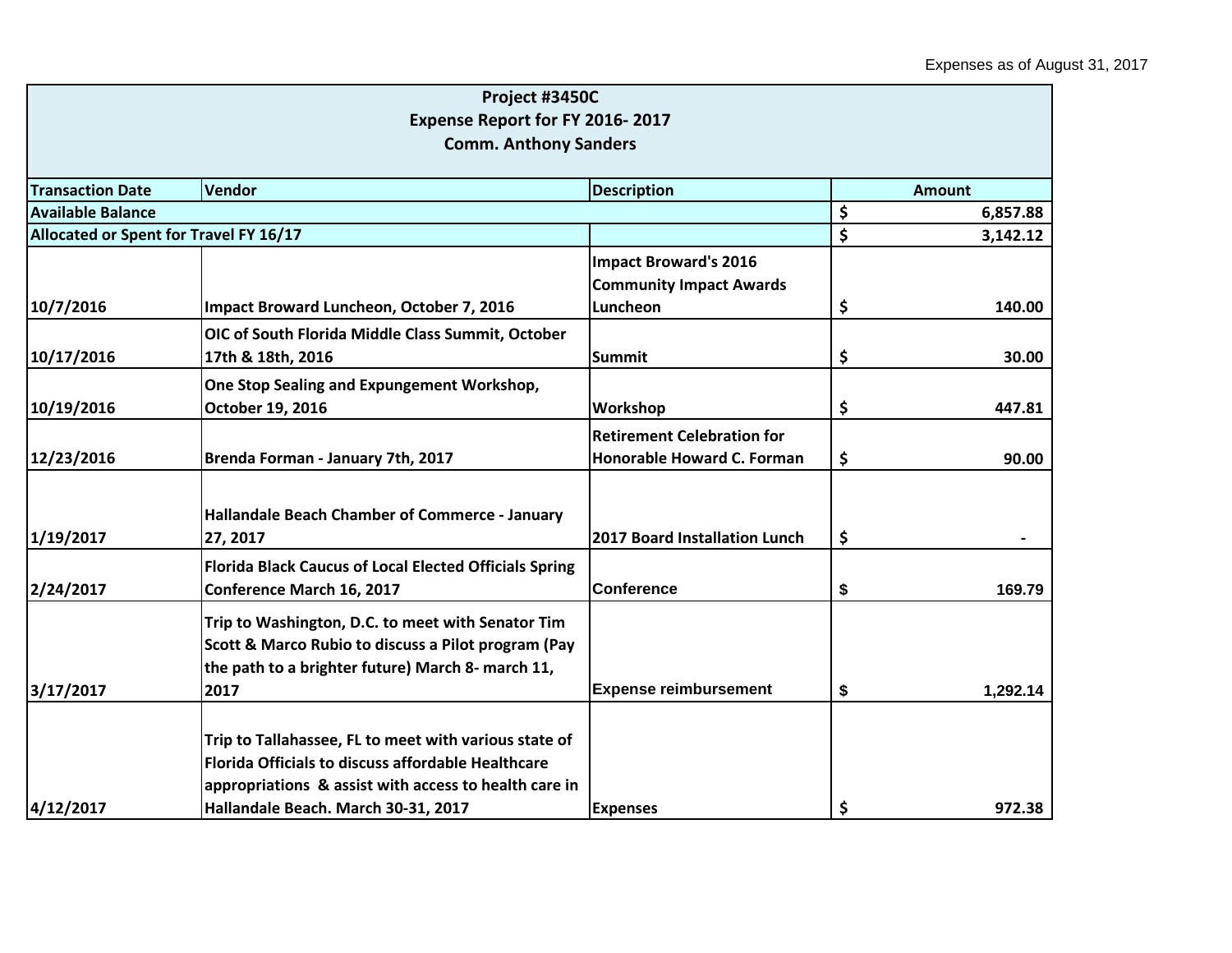|                                        |                                                         | Project #3450E<br>Expense Report for FY 2016-2017                                                                                                                                 |    |               |  |
|----------------------------------------|---------------------------------------------------------|-----------------------------------------------------------------------------------------------------------------------------------------------------------------------------------|----|---------------|--|
| <b>Comm. Michele Lazarow</b>           |                                                         |                                                                                                                                                                                   |    |               |  |
| <b>Transaction Date</b>                | <b>Vendor</b>                                           | <b>Description</b>                                                                                                                                                                |    | <b>Amount</b> |  |
| <b>Available Balance</b>               |                                                         |                                                                                                                                                                                   | \$ | 8,356.52      |  |
| Allocated or Spent for Travel FY 16/17 |                                                         |                                                                                                                                                                                   | \$ | 1,643.48      |  |
|                                        |                                                         |                                                                                                                                                                                   |    |               |  |
| 1/5/2017                               | Expedia - April 3-6, 2017                               | Flight, Hotel reservation/Tallahassee,<br>Fl. To meet with lawmakers and talk<br>about legislation they were proposing<br>for the state. April 4 -April 6, 2017                   | \$ | 1,083.75      |  |
| 4/28/2017                              | <b>Copmmissioner Lazarow - Travel</b><br>Reimbursement  | <b>Reimbursement for Travel - Trip to</b><br>Tallahassee, FL. To meet with<br>lawmakers and talk about legislation<br>they were proposing for the state. April<br>3-April 6, 2017 | \$ | 181.33        |  |
| 8/28/2017                              | <b>American Airlines - Travel to</b><br>Tallahassee, Fl | <b>Flight to Tallahasse, FL.</b><br>October 22-25, 2017                                                                                                                           | \$ | 378.40        |  |